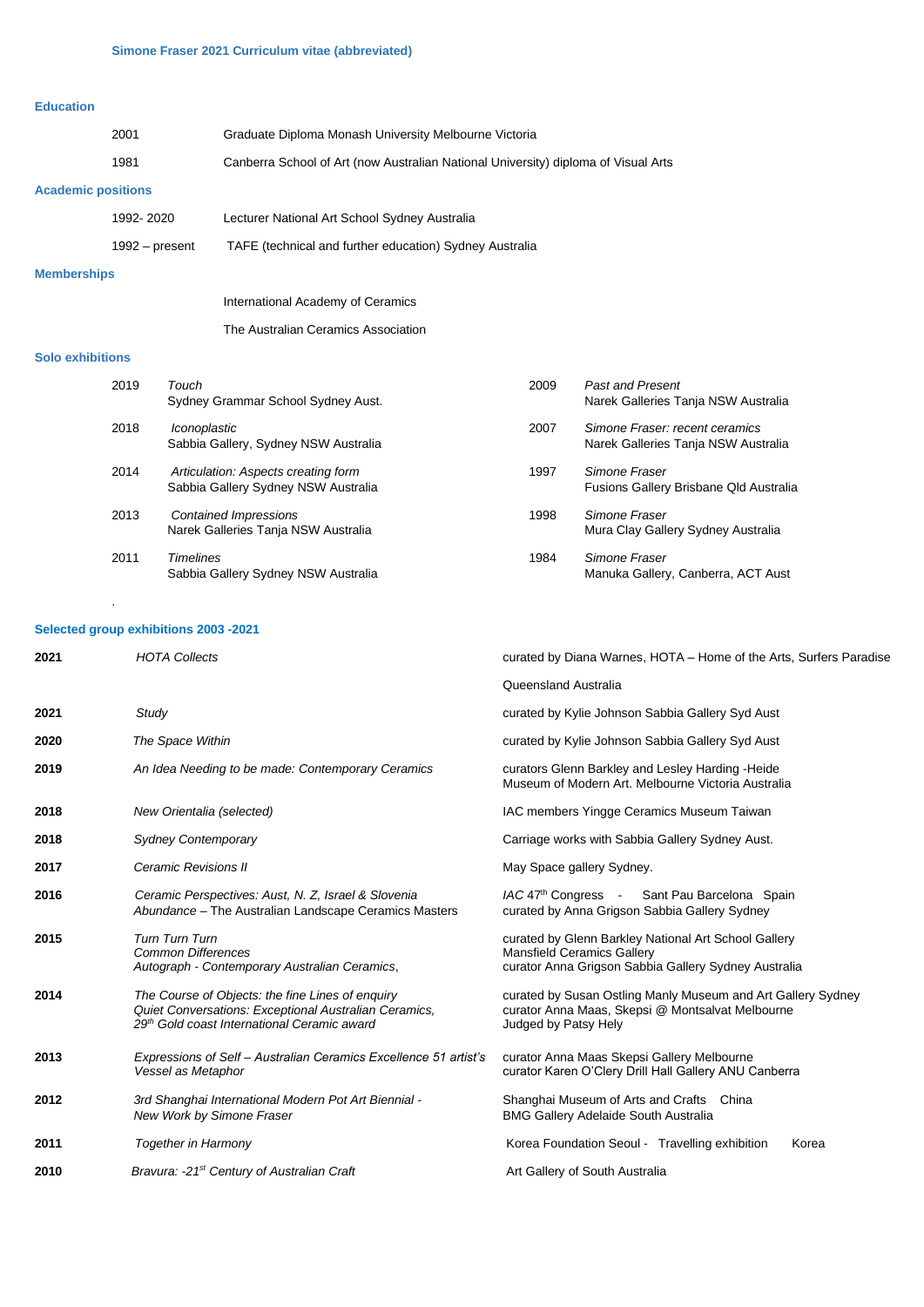| 2009 | Link, Ceramics from Kongju University and NAS<br>A new Look: Functional Ceramics | curated by Merran Esson NAS Prof. Ro Hae Sin - Korea<br>curated by Janet Mansfield Cudegong Gallery NSW              |
|------|----------------------------------------------------------------------------------|----------------------------------------------------------------------------------------------------------------------|
| 2008 | A salute to Australian Ceramics<br>Alan Peascod: influences and dialoque         | curated by Janet Mansfield. Fusions Gallery QLD<br>curated by C. Judd & A. Lawson Wollongong City Art Gallery NSW    |
| 2007 | Raw Earth                                                                        | curated by Kylie Johnston, Sabbia Gallery Sydney Aus. Australia                                                      |
| 2006 | Clay Statements<br>Transformations: the language of Craft                        | curated by Patsy Hely Brisbane Conference Centre Qld.<br>National gallery commercial outlet to support this show ACT |
| 2005 | Chilli                                                                           | Curated by Merran Esson Cudgegong Gallery Gulgong NSW                                                                |
| 2004 | The Hollow and the Whole - Delmar Gallery                                        | Curators Merran Esson & R. Howard Delmar Gallery Sydney NSW                                                          |
| 2003 | Ceramics: The Australian & New Zealand context                                   | Curator Robert Reason Campbelltown Art Gallery Aust. NSW                                                             |

### **Collections**

MAAS- **Museum of Applied Arts and Sciences** HOTA **(Home of the Arts**) Qld Aust. -Powerhouse Museum Syd. Aust.

| <b>Yingge Ceramics Museum New Taipei</b><br>City Taiwan     | Campbelltown Regional Art Gallery<br><b>NSW</b>                  | Australian National University ACT                          |
|-------------------------------------------------------------|------------------------------------------------------------------|-------------------------------------------------------------|
| Argentona Ceramics Museum, Spain                            | Perc Tucker Art Gallery, Townsville QLD                          | Australian Ceramics Association<br>Craft Council of the ACT |
| International Modern Pot Art<br><b>Museum, Yixing China</b> | City of Townsville Art Collection<br>Queensland                  | Canberra Potters Society ACT                                |
| <b>National Gallery of Australia ACT</b>                    | Manly Art Gallery and Museum Sydney                              | Crown Casino Melbourne                                      |
| South Australian Regional Gallery                           | Art Bank Collection NSW                                          | <b>Qantas Art collection Australia</b>                      |
| Wollongong regional Art Gallery                             | Sydney Grammar School Art Collection                             | Christian Louboutin Art Collection<br>France                |
| Art Gallery of Western Australia                            | Hornsby TAFE Ceramics Department<br><b>Collection Sydney NSW</b> | Elton John Art Collection UK                                |
| Bendigo Regional Gallery Victoria                           |                                                                  | Sultan of Brunei                                            |
| <b>Bathurst Regional Art Gallery NSW</b>                    | Canberra School of Art ANU Canberra<br>Australia                 |                                                             |

### **Published (selected)**

- 2019John McDonald**, Sydney Morning Herald,** Visual Art review *Outside the Mould – A show of contemporary ceramics reveals feats of clay that transform craft into Art* <https://www.johnmcdonald.net.au/2019/an-idea-needing-to-be-made-contemporary-ceramics/>
- 2019Christopher Allen, **The Australian Weekend Review**, Visual Arts: *Sound Vessels An Idea Needing To Be Made: Contemporary Ceramics* Heide Museum of Modern Art. **<https://www.theaustralian.com.au/>**
- 2019 Merran Esson **Art Monthly**: *Collective thinking* " *An Idea Needing to be made"* at Heide MOM[A https://www.artmonthly.org.au/blog/ceramics](https://www.artmonthly.org.au/blog/ceramics)
- 2019 Glenn Barkley and Lesley Harding **An Idea needing to be made: Contemporary Ceramics:**(catalogue/book)<https://www.heide.com.au/>
- 2019Bernadette Mansfield, Head, Visual Arts **Sydney Grammar School Issue No. 9-2019**  Artist *in Residence Simone Fraser* p residency.
- 2018Vicki Grima EO and Editor **Journal of Australian Ceramics:** Cover image **-** Issue 27/3 November 2018
- 2018 Richard Morecroft, **Journal of Australian Ceramics:** *On Iconoplastic -* pp 38/39 57/3 2018<http://www.australianceramics.com/>
- 2018 **New Orientalia:** Catalogue for selected exhibition Taiwan International Academy of Ceramics congress
- 2018 **Ceramics Art and Perception**: *Masterful Moments* Clay Gulgong *issue 109 pp 42* <https://www.mansfieldceramics.com/>
- 2014Merran Esson -**Artist Profile**[: Simone Fraser -Articulaton: Aspects Creating form](http://www.simonefraser.com.au/home/images/PDF/AP27_112-114_Simone_Fraser.pdf) *#2***7**
- [2013 P](http://www.simonefraser.com.au/home/images/PDF/AP27_112-114_Simone_Fraser.pdf)eter Haynes **, Craft Arts International:** [Vessel as Metaphor –](http://www.simonefraser.com.au/home/images/PDF/Vessel_as_Metaphor_Craft_Arts.pdf) Drill Hall ANU No.88,
- 2012 Merran Esson **– New Ceramics: The European Ceramics Magazine:** [Timelines, and exhibition by Simone Fraser](http://simonefraser.com.au/home/images/PDF/New_Ceramics_1-4.pdf) Profile 2/12
- 2011Brett Ballard **-Ceramics Art and Perception:** [A review: Simone Fraser](http://simonefraser.com.au/home/images/PDF/Simone_Fraser_brett_ballard.pdf)#85 pages 44-47